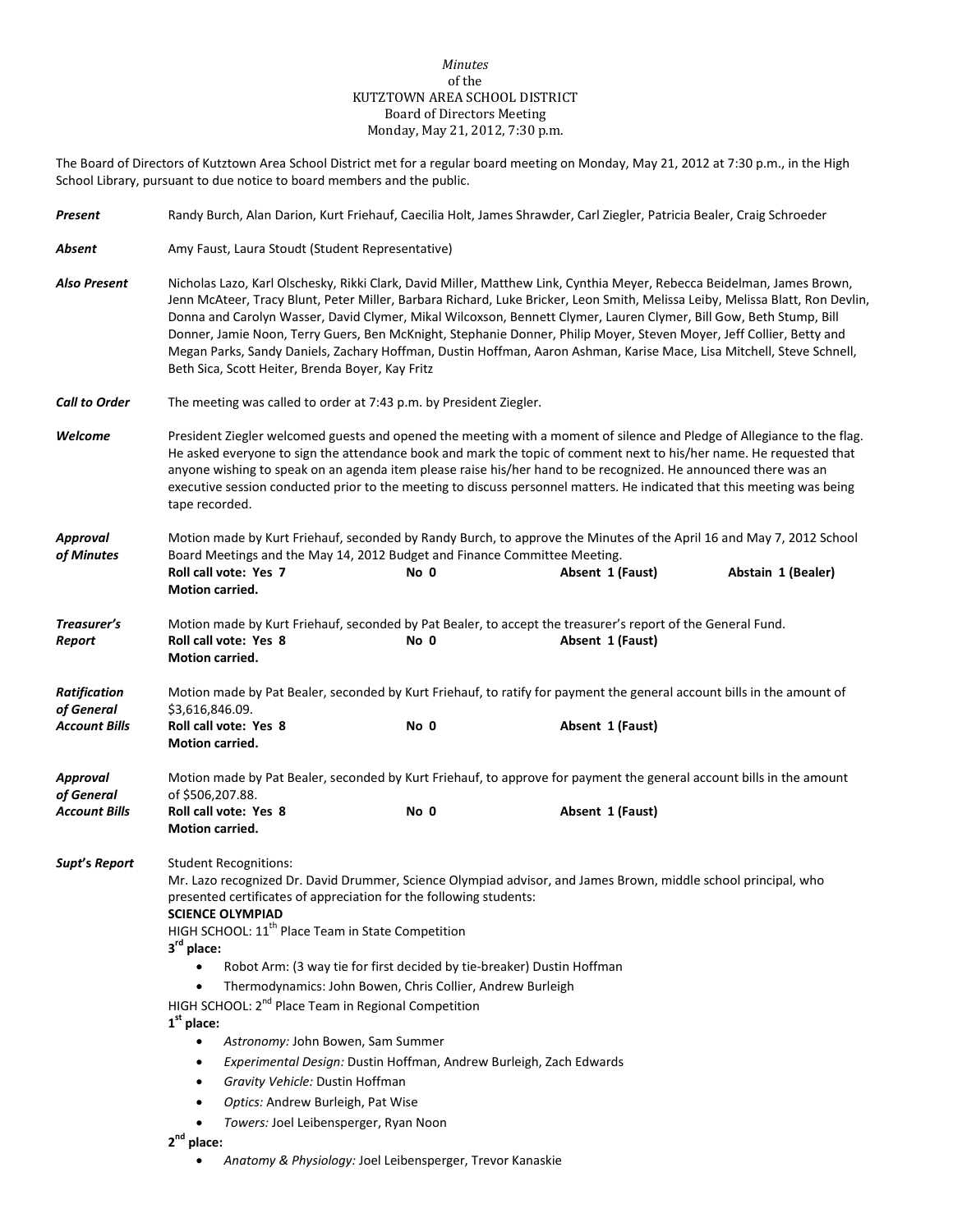# KASD Board of Directors Meeting Minutes May 21, 2012 Page 2 of 5

- *Disease Detectives:* Trevor Kanaskie, Amanda Miller
- *Robot Arm:* Dustin Hoffman

# **3rd place:**

- *Helicopter:* Chris Collier, Andrew Burleigh
- *Write It, Do It:* Kim Brazina, Amanda Miller

### **4 th place:**

- *Forestry:* Joel Leibensperger, Chris Collier
- *Water Quality:* Ryan Noon, Connor Mertz

Participants that did not place:

- Carolyn Wasser
- Phil Moyer
- Liam Baldrige

#### MIDDLE SCHOOL: 18<sup>th</sup> Place Team in State Competition **1st place:**

• Write It, Do It: Emily Fenstermacher, Abigail Brauer

**2nd place:**

• Magnetic Levitation: Bennett Clymer

MIDDLE SCHOOL: 3<sup>rd</sup> Place Team in Regional Competition

# **1 st place:**

- Experimental Design: Emily Fenstermacher, Lynsey Jeffery, Megan Parks
- Mission Possible: Anson Weidner, Scott Entriken
- Storm the Castle: Zach Hoffman, Dominic Matrone

# **2nd place:**

- Food Science: MacKenzie Sheetz, Kayla Graff
- Mousetrap: Emily Fenstermacher, Abigail Brauer
- Water Quality: Maxwell Persky, Dean Delp

### **3 rd place:**

- Compute This: Scott Entriken, Emma Adam
- Dynamic Planet: Anson Weidner, Maxwell Persky
- Optics: Emily Fenstermacher, Scott Entriken

### **4 th place:**

- Forestry: Emma Adam, Madison Bowman
- Meteorolgy: Zachary Hoffman, Dominic Matrone
- Rocks and Minerals: Maria Meigio, Abigail Brauer
- Write It, Do It: Emily Fenstermacher, Abigail Brauer

Mr. Lazo also recognized the following students and presented certificates of appreciation:

- Laura Stoudt Student Representative to the Board of Directors
- Thomas Velik Berks County Spelling Bee Champion
- Morgan Love and Lauren Hertzog Honorable Mention in the Pennsylvania Statistics Poster Competition

### **REGIONAL HISTORY DAY**

**1 st place:**

- Senior Group Exhibit: Carolyn Wasser and Andrew Shrawder
- Junior Individual Exhibit: William Gow

**2nd place:**

• Junior Individual Documentary: Phillip Donner

- Participant that did not place:
	- Venice Colicchio (homeschool student)

### **ODYSSEY OF THE MIND**

State Finalists: Odyssey Angels

- Sora Debello
	- Cassidy Walker
- Meredith Mace
- Sophia Arnold
- Marina Schnell
- Lauren Clymer
- Alexandria Setliff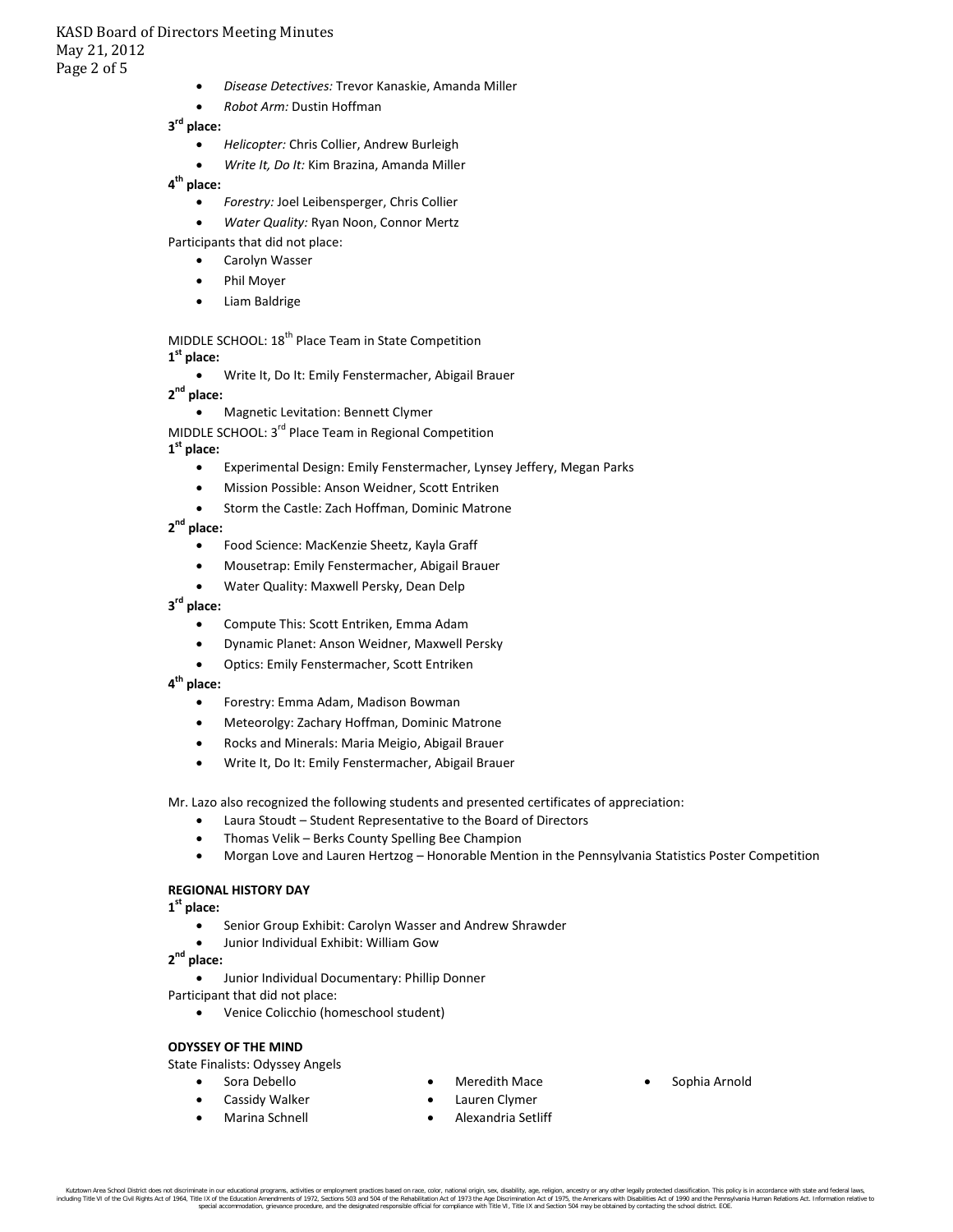# KASD Board of Directors Meeting Minutes May 21, 2012 Page 3 of 5

| Committee<br>Reports | EIT<br>Pat Bealer                          | No report.                                                                                                                                             |                                                                                                                                                                                                                                                                                                                                                                                                                                                                                                                                                                                                                                                                                         |                                                                                                             |  |  |  |
|----------------------|--------------------------------------------|--------------------------------------------------------------------------------------------------------------------------------------------------------|-----------------------------------------------------------------------------------------------------------------------------------------------------------------------------------------------------------------------------------------------------------------------------------------------------------------------------------------------------------------------------------------------------------------------------------------------------------------------------------------------------------------------------------------------------------------------------------------------------------------------------------------------------------------------------------------|-------------------------------------------------------------------------------------------------------------|--|--|--|
|                      | <b>PSBA</b><br>Pat Bealer                  | Mrs. Bealer reported discussions have been held on bills for changes to prevailing wage, direct election of board<br>members, and property tax reform. |                                                                                                                                                                                                                                                                                                                                                                                                                                                                                                                                                                                                                                                                                         |                                                                                                             |  |  |  |
|                      | ECC                                        |                                                                                                                                                        |                                                                                                                                                                                                                                                                                                                                                                                                                                                                                                                                                                                                                                                                                         |                                                                                                             |  |  |  |
|                      | Amy Faust                                  | Mr. Burch reported the committee discussed fall coaching staff and possible repair of the tennis courts.                                               |                                                                                                                                                                                                                                                                                                                                                                                                                                                                                                                                                                                                                                                                                         |                                                                                                             |  |  |  |
|                      | <b>BCIU</b><br>Carl Ziegler                | Mr. Ziegler reported the new board members were seated and food service will be outsourced.                                                            |                                                                                                                                                                                                                                                                                                                                                                                                                                                                                                                                                                                                                                                                                         |                                                                                                             |  |  |  |
|                      | <b>BCTC</b><br>Pat Bealer                  | Mrs. Bealer reported there will be a new program instituted for commercial driving.                                                                    |                                                                                                                                                                                                                                                                                                                                                                                                                                                                                                                                                                                                                                                                                         |                                                                                                             |  |  |  |
|                      | Policy and<br>Curriculum<br>Kurt Friehauf  | Dr. Friehauf reported the committee discussed department chair positions and the $8^{th}$ grade iPad proposal.                                         |                                                                                                                                                                                                                                                                                                                                                                                                                                                                                                                                                                                                                                                                                         |                                                                                                             |  |  |  |
|                      | <b>Student</b><br>Achievement<br>Al Darion | No report.                                                                                                                                             |                                                                                                                                                                                                                                                                                                                                                                                                                                                                                                                                                                                                                                                                                         |                                                                                                             |  |  |  |
|                      | <b>Facilities</b><br>Carl Ziegler          | of a water treatment system.                                                                                                                           |                                                                                                                                                                                                                                                                                                                                                                                                                                                                                                                                                                                                                                                                                         | Mr. Ziegler reported the committee recommended to the board the replacement of boilers and the installation |  |  |  |
| Personnel            | 1.<br>2.<br>3.<br><b>FOOTBALL</b>          | Kyle J. Isamoyer<br>Megan A. Thomas<br>Brittani K. Budda<br>Jeff L. Sheeler, Jr.                                                                       | Motion made by Amy Faust, seconded by Kurt Friehauf, to approve the following personnel items:<br>The approval to remove the following volunteer baseball coaches for the 2011-2012 school year:<br>Christopher M. Moyer<br>Nicholas Cicala<br>The approval of the following teachers for the 2012 summer programs, effective June 18 through July 26, 2012 (Monday<br>through Thursday) with one preparation day on June 14, 2012, for 24 days total at the then current curriculum rate.<br>Middle School Math<br>Middle School Language Arts<br>High School Math and Science<br>The approval of the following fall sports coaching staff and salaries for the 2012-2013 school year: |                                                                                                             |  |  |  |
|                      |                                            | <b>Head Coach</b><br><b>Assistant Coaches</b><br>Middle School Head Coach<br>Middle School Assistant Coach<br><b>Volunteer Coaches</b>                 | Benjamin J. McKnight III<br>Benjamin J. McKnight IV<br>PLACEHOLDER<br>PLACEHOLDER<br>James T. Picone<br>Mark Prevoznik<br>John M. DiGuardi<br>Jacob A. McKnight<br>Nicholas R. McKnight<br>Joseph M. Ruth                                                                                                                                                                                                                                                                                                                                                                                                                                                                               | \$4,920<br>\$2,477<br>\$2,477<br>\$2,417                                                                    |  |  |  |
|                      | <b>GIRLS SOCCER</b><br><b>GOLF</b>         | <b>Head Coach</b><br><b>Assistant Coach</b><br><b>Volunteer Coach</b><br>Middle School Head Coach<br>Middle School Assistant Coach                     | Ryan J. Capobianco<br><b>Sharif Saber</b><br>Richard W. Laudenslager<br>Scott R. Herbst<br>PLACEHOLDER<br>PLACEHOLDER                                                                                                                                                                                                                                                                                                                                                                                                                                                                                                                                                                   | \$4,000<br>\$2,200                                                                                          |  |  |  |
|                      | <b>TENNIS</b>                              | <b>Head Coach</b><br><b>Head Coach</b><br>Assistant Coach                                                                                              | Jesse W. Whitehouse<br>Harry A. McGonigle<br>Jeffrey S. Zimmerman                                                                                                                                                                                                                                                                                                                                                                                                                                                                                                                                                                                                                       | \$3,500<br>\$4,314<br>\$1,589                                                                               |  |  |  |
|                      | CHEERLEADING<br><b>BOYS SOCCER</b>         | <b>Head Coach</b><br><b>Head Coach</b><br>Assistant Coach                                                                                              | Kellie A. Pacher<br>Michael P. O'Neil<br>Ian R. Moreland                                                                                                                                                                                                                                                                                                                                                                                                                                                                                                                                                                                                                                | \$2,315<br>\$4,994<br>\$2,255                                                                               |  |  |  |

Kutztown Area School District does not discriminate in our educational programs, activities or employment practices based on race, color, national orgion, ance, digitary, and and for enterged and the relation. This policy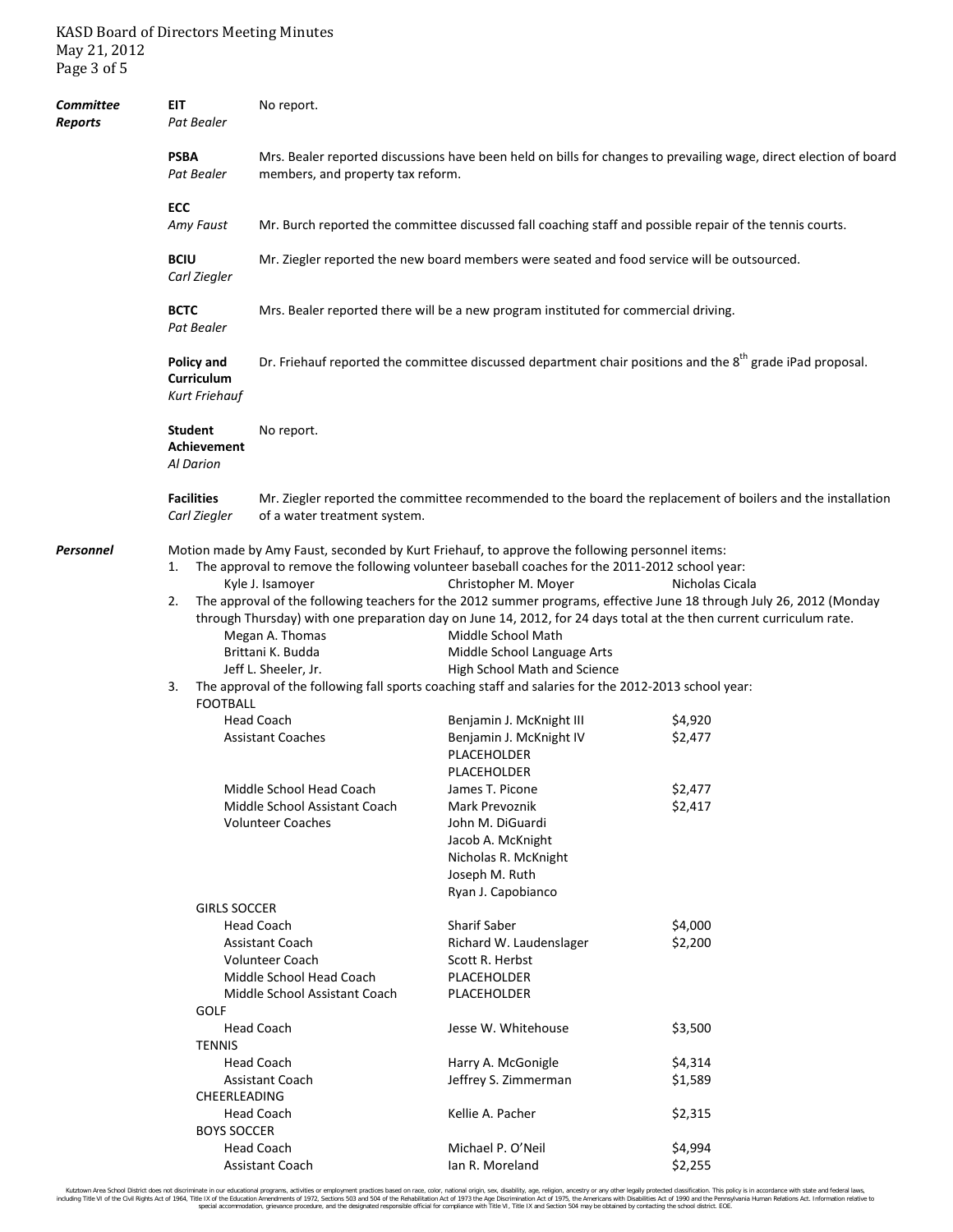| 1 u 5 c 1 o 1 o                            |                                                                                                                                                                                                                                                                                                                                                           |               |                                                                                       |                                                         |  |  |  |  |
|--------------------------------------------|-----------------------------------------------------------------------------------------------------------------------------------------------------------------------------------------------------------------------------------------------------------------------------------------------------------------------------------------------------------|---------------|---------------------------------------------------------------------------------------|---------------------------------------------------------|--|--|--|--|
|                                            | Middle School Head Coach<br>Middle School Assistant Coach                                                                                                                                                                                                                                                                                                 |               | Benjamin M. Reiffie<br>Matthew B. Youse                                               | \$2,100<br>\$2,000                                      |  |  |  |  |
|                                            | <b>FIELD HOCKEY</b>                                                                                                                                                                                                                                                                                                                                       |               |                                                                                       |                                                         |  |  |  |  |
|                                            | <b>Head Coach</b>                                                                                                                                                                                                                                                                                                                                         |               | PLACEHOLDER                                                                           |                                                         |  |  |  |  |
|                                            | <b>Assistant Coach</b>                                                                                                                                                                                                                                                                                                                                    |               | PLACEHOLDER                                                                           |                                                         |  |  |  |  |
|                                            | Middle School Head Coach                                                                                                                                                                                                                                                                                                                                  |               | PLACEHOLDER                                                                           |                                                         |  |  |  |  |
|                                            | Middle School Assistant Coach                                                                                                                                                                                                                                                                                                                             |               | PLACEHOLDER                                                                           |                                                         |  |  |  |  |
|                                            | <b>CROSS COUNTRY</b>                                                                                                                                                                                                                                                                                                                                      |               |                                                                                       |                                                         |  |  |  |  |
|                                            | <b>Head Coach</b>                                                                                                                                                                                                                                                                                                                                         |               | PLACEHOLDER                                                                           |                                                         |  |  |  |  |
|                                            | The approval of the following Senior Tax Exchange Program volunteers for the 2012-2013 school year:<br>4.                                                                                                                                                                                                                                                 |               |                                                                                       |                                                         |  |  |  |  |
|                                            | Dorothy M. Bailey                                                                                                                                                                                                                                                                                                                                         |               | Randall L. Schwartz                                                                   | Gladys L. Derstine                                      |  |  |  |  |
|                                            | Joyce C. Dietrich                                                                                                                                                                                                                                                                                                                                         |               | Donald L. Miller                                                                      | Diane M. Graff                                          |  |  |  |  |
|                                            | Patricia R. Greenawalt                                                                                                                                                                                                                                                                                                                                    |               | Lillian I. Karch                                                                      | Peter B. Karch                                          |  |  |  |  |
|                                            | Sandra A. Long                                                                                                                                                                                                                                                                                                                                            |               | Mary Jane Mackenzie                                                                   | Audrey M. Miller                                        |  |  |  |  |
|                                            | Kathleen A. Collins                                                                                                                                                                                                                                                                                                                                       |               | Mary L. Ebling                                                                        |                                                         |  |  |  |  |
|                                            | The approval of Terrance J. Snyder as a substitute bus/van driver through Eshelman for the 2011-2012 school year,<br>5.                                                                                                                                                                                                                                   |               |                                                                                       |                                                         |  |  |  |  |
|                                            | effective May 22, 2012.                                                                                                                                                                                                                                                                                                                                   |               |                                                                                       |                                                         |  |  |  |  |
|                                            | Roll call vote: Yes 7                                                                                                                                                                                                                                                                                                                                     | No 0          | <b>Absent 1 (Faust)</b>                                                               | Abstain 1 (Shrawder)                                    |  |  |  |  |
|                                            | Motion carried.                                                                                                                                                                                                                                                                                                                                           |               |                                                                                       |                                                         |  |  |  |  |
|                                            |                                                                                                                                                                                                                                                                                                                                                           |               | All Personnel are Approved Pending the District's Receipt of All Mandated Credentials |                                                         |  |  |  |  |
| <b>Board Treasurer</b>                     | Motion made by Kurt Friehauf, seconded by Pat Bealer, to approve Karl J. Olschesky as treasurer to the Kutztown Area<br>School Board for the 2012-2013 school year at a stipend of \$1,050 (same rate as previous year).                                                                                                                                  |               |                                                                                       |                                                         |  |  |  |  |
|                                            | Roll call vote: Yes 8<br>Motion carried.                                                                                                                                                                                                                                                                                                                  | No 0          | Absent 1 (Faust)                                                                      |                                                         |  |  |  |  |
| <b>Board Secretary</b>                     | Motion made by Kurt Friehauf, seconded by Pat Bealer, to approve a stipend of \$2,000 for Rikki L. Clark as secretary of the<br>Kutztown Area School Board for the 2012-2013 school year (same rate as previous year, appointment through June 30,<br>$2013$ ).                                                                                           |               |                                                                                       |                                                         |  |  |  |  |
|                                            | Roll call vote: Yes 8                                                                                                                                                                                                                                                                                                                                     | No 0          | Absent 1 (Faust)                                                                      |                                                         |  |  |  |  |
|                                            | Motion carried.                                                                                                                                                                                                                                                                                                                                           |               |                                                                                       |                                                         |  |  |  |  |
|                                            |                                                                                                                                                                                                                                                                                                                                                           |               |                                                                                       |                                                         |  |  |  |  |
| <b>Student Vacation</b><br><b>Requests</b> | Motion made by Craig Schroeder, seconded by Jim Shrawder, to approve student #104595 to take a two-day vacation<br>absence from May 17-18, 2012. This absence will exceed the allotted vacation time by two days due to a previous vacation.<br>Roll call vote: Yes 4<br>No 4 (Bealer, Burch, Darion, Ziegler)<br>Absent 1 (Faust)<br>Motion not carried. |               |                                                                                       |                                                         |  |  |  |  |
|                                            | Motion made by Al Darion, seconded by Caecilia Holt, to approve students #105333 and #104718 to take a one-day<br>vacation absence on May 25, 2012. This absence will exceed the allotted vacation time by one day due to a previous<br>vacation.                                                                                                         |               |                                                                                       |                                                         |  |  |  |  |
|                                            | Roll call vote: Yes 8<br><b>Motion carried.</b>                                                                                                                                                                                                                                                                                                           | No 0          | Absent 1 (Faust)                                                                      |                                                         |  |  |  |  |
| Landscaping                                | Motion made by Kurt Friehauf, seconded by Pat Bealer, to approve Christopher M. Collier to landscape the memorial<br>section at the middle school for an Eagle Scout project. There will be no cost to the district.<br>Roll call vote: Yes 8<br>No 0<br>Absent 1 (Faust)<br><b>Motion carried.</b>                                                       |               |                                                                                       |                                                         |  |  |  |  |
| <b>District</b><br><b>Depositories</b>     | Motion made by Kurt Friehauf, seconded by Pat Bealer, to approve the appointment of the following institutions as district<br>depositories for the 2012-2013 school year:                                                                                                                                                                                 |               |                                                                                       |                                                         |  |  |  |  |
|                                            | National Penn Bank<br>PLGIT (Pennsylvania Local Government Investment Trust)<br>PSDLAF (Pennsylvania School District Liquid Asset Fund)                                                                                                                                                                                                                   | Citizens Bank | Sovereign Bank                                                                        | <b>PNC Bank</b><br><b>Wells Fargo</b><br>Fleetwood Bank |  |  |  |  |
|                                            | Roll call vote: Yes 8<br>Motion carried.                                                                                                                                                                                                                                                                                                                  | No 0          | Absent 1 (Faust)                                                                      |                                                         |  |  |  |  |
| Grant<br>Participation                     | Motion made by Kurt Friehauf, seconded by Pat Bealer, to grant permission to the administration to apply for all<br>appropriate grants and/or waivers that become available for the 2012-2013 school year.                                                                                                                                                |               |                                                                                       |                                                         |  |  |  |  |
|                                            | Roll call vote: Yes 8<br><b>Motion carried.</b>                                                                                                                                                                                                                                                                                                           | No 0          | Absent 1 (Faust)                                                                      |                                                         |  |  |  |  |
| <b>Bus Routes</b>                          | Motion made by Pat Bealer, seconded by Kurt Friehauf, to approve the bus routes for the summer 2012 programs.<br>Roll call vote: Yes 8<br>Motion carried.                                                                                                                                                                                                 | No 0          | Absent 1 (Faust)                                                                      |                                                         |  |  |  |  |